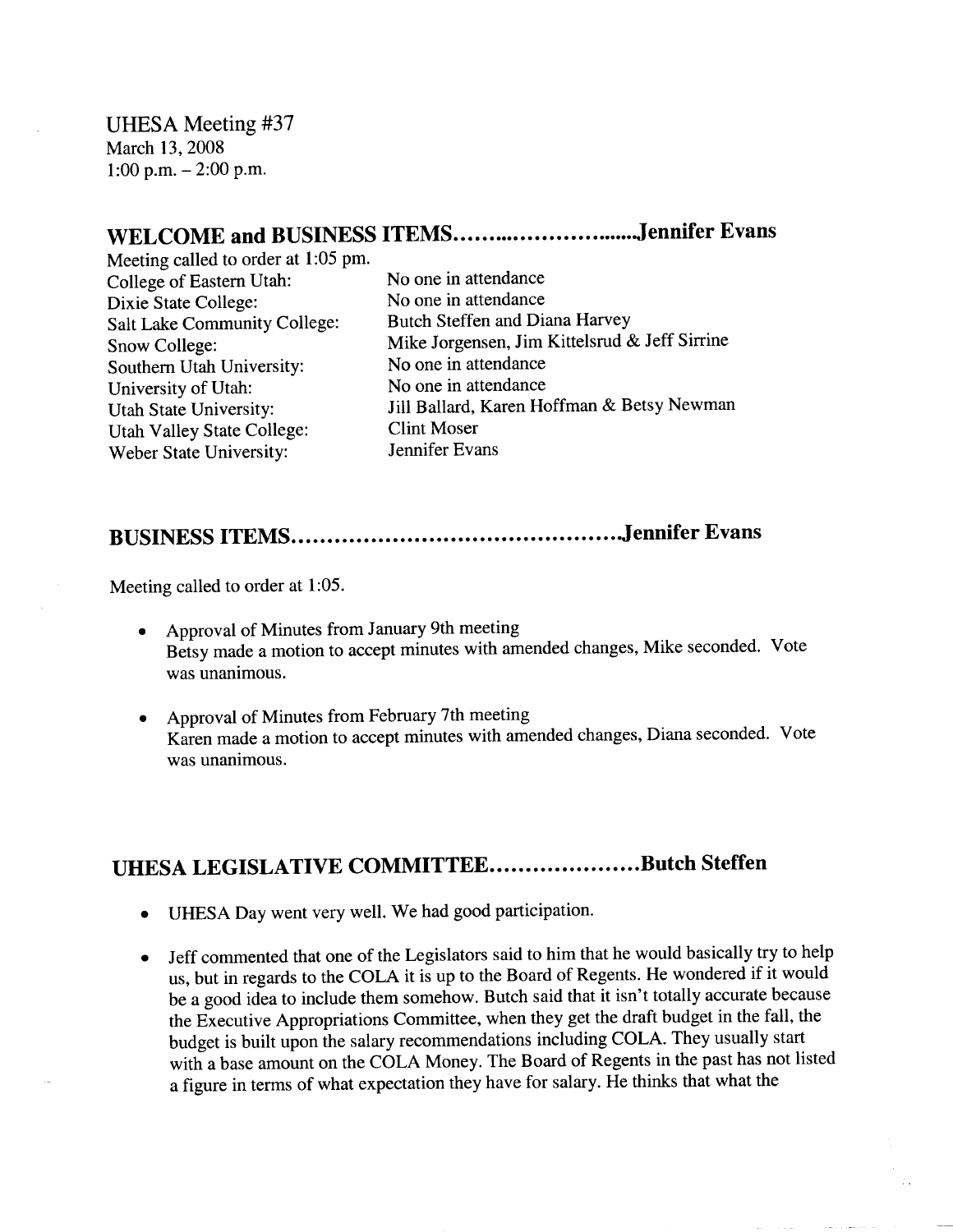Legislator that made the comment was talking about is the monies that are appropriated, there is some discretion as to what the Board of Regents can do, but it is more in the discretion of the Institution President's as far as what they can do. Butch will check on it.

- Butch sent out an email with a newspaper article with the wrap up. We will get a 2%  $\bullet$ COLA, 1% merit and 2.5% Health Benefits or discretionary funds to be used by the Institution Presidents.
- House Bill 241 Instate Tuition Bill died in the rules committee.
- House Bill 284 Merger with SLCC/Tooele was put into interim committee for further study.
- Senate Bill 103 20 million dollar enhancement with 2 million going to UVU, it got paired down. The 2 million will allow UVU to start a master's program.
- Senate Bill 180 Regent Scholarship Program was asking for 50 million dollars for seed money. Not sure if they received it. Asked for 7 million to run the program but it was cut down to \$900,000. Butch will follow up on it.
- We need to send out "Thank you" notes to our Legislators thanking them for their work and the increase that we got. It was decided to send a blanket to all legislators and then each institution could follow up with their individual legislators. Butch will draft a thank you note.

## **NEW BUSINESS ITEMS Committee**

- UHESA annual conference will be held on July 31 Aug 1 at SLCC.
- May 16, 2008 we will meet at U of U. We will start at 10:00 a.m. until 2:00 p.m. They have a newly remodel conference room that has been reserved, convenient parking, and they are working with a caterer to provide us our Lunch. More information to come.
- Betsy Newman was asked to take Nancy Jarvis' place as webmaster. She is a graphics designer, editor and writer at USU. She is already trained in the area. A motion was made by Diana to approve Betsy as the new UHESA webmaster. Jeff seconded. The vote was unanimous.
- The website will be put on the agenda for May. We can have the website up and them we can look at it and make comments. Butch would like to get the Legislative workbook back on the website. It was an excellent tool on the previous website. Betsy will look into it.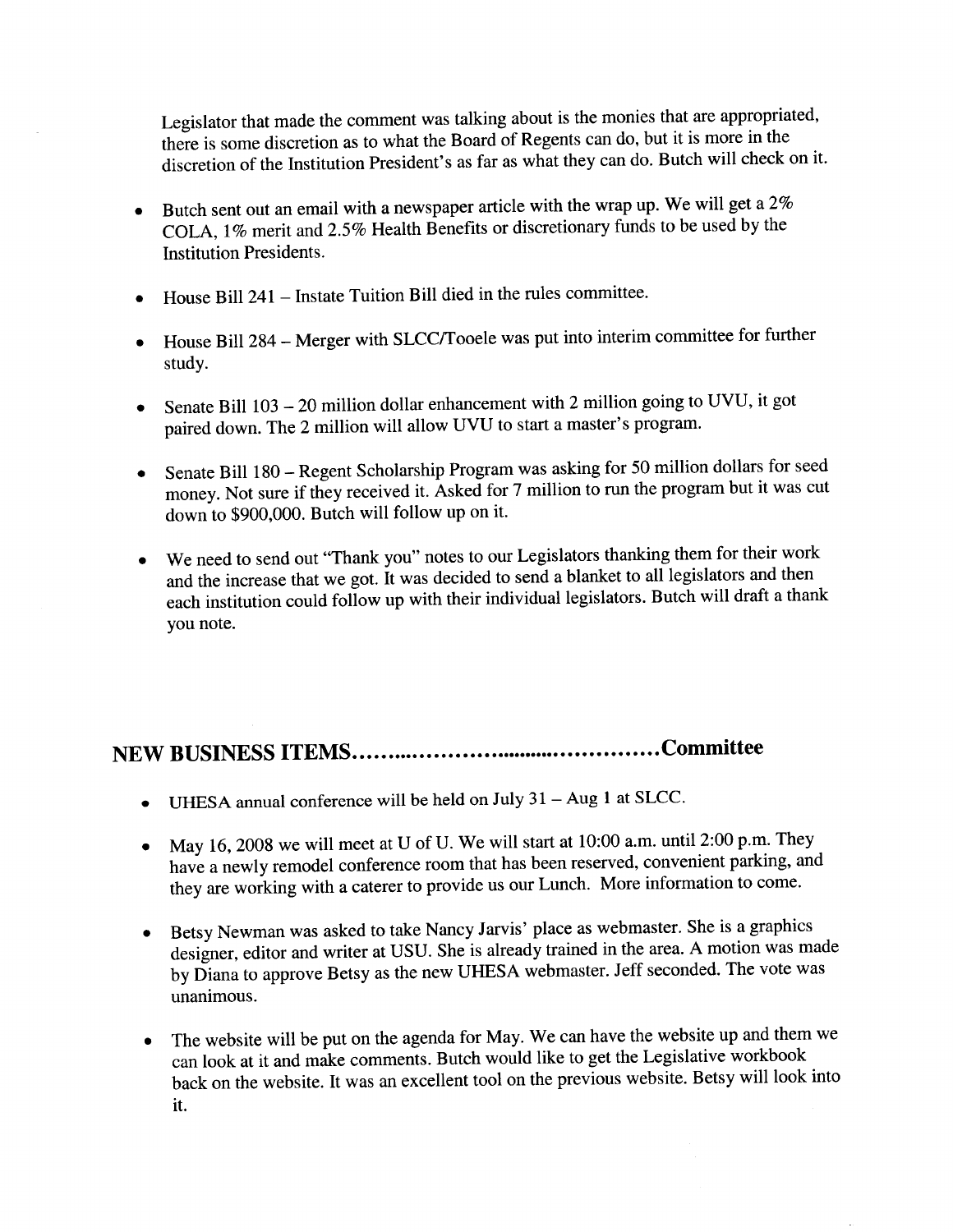- Betsy was wondering what the University's Tobacco Policy is at each institution. USU's student association has brought forth a resolution to ban all tobacco products, the use and sale of them on campus. SLCC's student association also brought it forward, but it didn't go anywhere. They did recently put in new rules that you have to be 25 feet away from a door or they will ticket you if you are not. Snow College's student association brought it up as well, it didn't go anywhere except to think about it. There were a lot of questions on how to enforce it. UVSC does not sell any tobacco on campus. You have to be at least 30 feet from any building. At Weber State the only thing they have in Policy is smoking in any unauthorized location on University premises in violation of State Law. Their student officers brought it up, but they haven't heard of the outcome.
- Job Termination (at will as opposed to not). This issue was brought up on UHESA day. All institutions have policies in place. At most institutions there is a very strict process in place. The issue came from SLCC where they didn't have a policy or they weren't following the policy. Diana at SLCC said that they have a policy in place, because it took her a year and a half to get someone fired. Jennifer brought up that there are many reasons that someone can be fired. It sounds like we need to educate everyone and let them know that there is a process that is followed and we can refer them to the policy.
- Another issue that was brought up on UHESA day is how our officials of each association are elected. It was decided that everyone was to email Jill with their link to their association website. If it isn't on the website then you need to email Jill with the information. Then she will get the information to everyone. Butch will contact Dixie, SUU and CEU about getting the information.
- It was brought up that we need to try and have a place where we can list some of items we have looked into so when someone leaves and the new person comes in they can find the information and not have to do the research again. Clint has set up an account in goggle docs where he has created a spreadsheet. A yahoo group may work better. We could use the email list we have know, but we need to take the information and put it on the UHESA website so other people can look at it and there is some history there. Jennifer brought up that many of the policy's change and she would be cautious about putting information on the website that may change and it wouldn't be correct. Butch suggested that we consider doing an Electronic Newsletter and then it could be forwarded to others. We need to get the word out to all UHESA members who we are and what we do. We need discuss how to enhance our communication beyond the UHESA board. One idea was that we can get the minutes up on the website every month so that the information is there. It will be dated so everyone will know when things were looked at and if they want to check into them again they can. Jill can get all the minutes and agendas to Betsy for her to add to the website.
- It was decided that we wouldn't bring the gifts to exchange on UHESA Day. The gifts that were brought to that meeting will be taken to the meeting at the U of U.